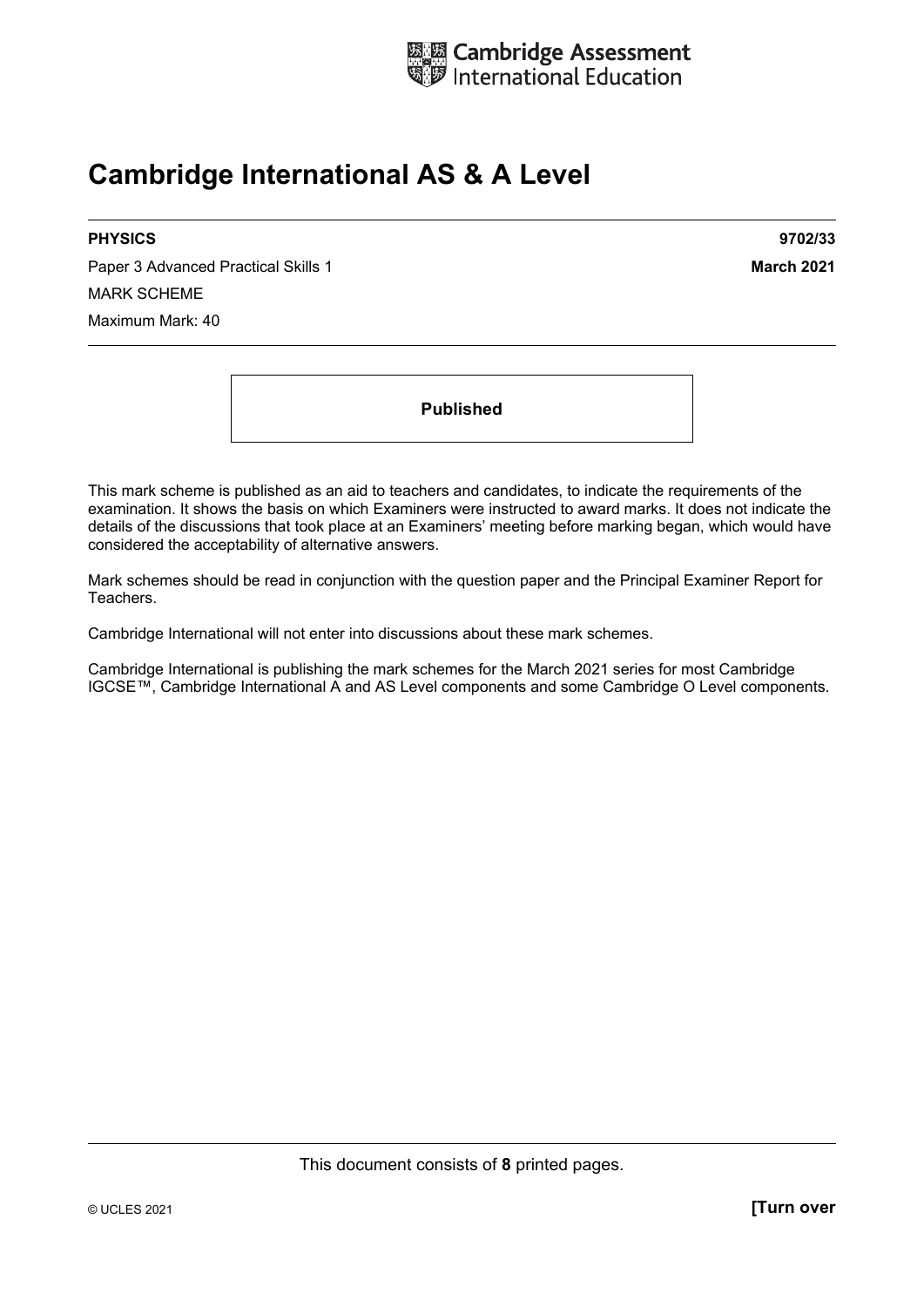#### **Generic Marking Principles**

These general marking principles must be applied by all examiners when marking candidate answers. They should be applied alongside the specific content of the mark scheme or generic level descriptors for a question. Each question paper and mark scheme will also comply with these marking principles.

GENERIC MARKING PRINCIPLE 1:

Marks must be awarded in line with:

- the specific content of the mark scheme or the generic level descriptors for the question
- the specific skills defined in the mark scheme or in the generic level descriptors for the question
- the standard of response required by a candidate as exemplified by the standardisation scripts.

GENERIC MARKING PRINCIPLE 2:

Marks awarded are always **whole marks** (not half marks, or other fractions).

GENERIC MARKING PRINCIPLE 3:

Marks must be awarded **positively**:

- marks are awarded for correct/valid answers, as defined in the mark scheme. However, credit is given for valid answers which go beyond the scope of the syllabus and mark scheme, referring to your Team Leader as appropriate
- marks are awarded when candidates clearly demonstrate what they know and can do
- marks are not deducted for errors
- marks are not deducted for omissions
- answers should only be judged on the quality of spelling, punctuation and grammar when these features are specifically assessed by the question as indicated by the mark scheme. The meaning, however, should be unambiguous.

GENERIC MARKING PRINCIPLE  $4<sup>T</sup>$ 

Rules must be applied consistently, e.g. in situations where candidates have not followed instructions or in the application of generic level descriptors.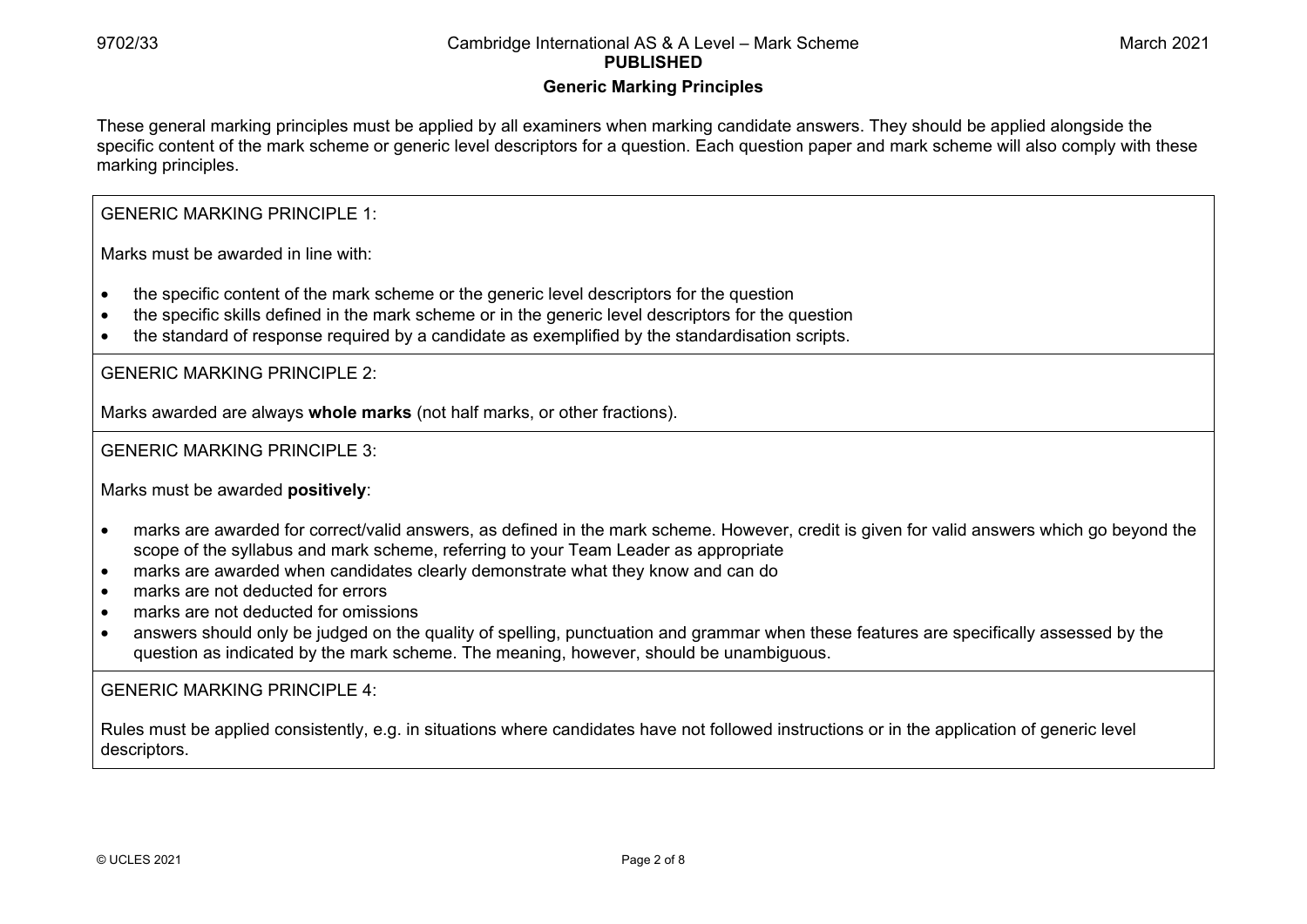# GENERIC MARKING PRINCIPLE 5:

Marks should be awarded using the full range of marks defined in the mark scheme for the question (however; the use of the full mark range may be limited according to the quality of the candidate responses seen).

# GENERIC MARKING PRINCIPLE 6:

Marks awarded are based solely on the requirements as defined in the mark scheme. Marks should not be awarded with grade thresholds or grade descriptors in mind.

# **Science-Specific Marking Principles**

- 1 Examiners should consider the context and scientific use of any keywords when awarding marks. Although keywords may be present, marks should not be awarded if the keywords are used incorrectly.
- 2 The examiner should not choose between contradictory statements given in the same question part, and credit should not be awarded for any correct statement that is contradicted within the same question part. Wrong science that is irrelevant to the question should be ignored.
- 3 Although spellings do not have to be correct, spellings of syllabus terms must allow for clear and unambiguous separation from other syllabus terms with which they may be confused (e.g. ethane / ethene, glucagon / glycogen, refraction / reflection).
- 4 The error carried forward (ecf) principle should be applied, where appropriate. If an incorrect answer is subsequently used in a scientifically correct way, the candidate should be awarded these subsequent marking points. Further guidance will be included in the mark scheme where necessary and any exceptions to this general principle will be noted.

#### 5 'List rule' guidance

For questions that require *<sup>n</sup>* responses (e.g. State **two** reasons …):

- The response should be read as continuous prose, even when numbered answer spaces are provided.
- Any response marked *ignore* in the mark scheme should not count towards *n*.
- Incorrect responses should not be awarded credit but will still count towards *n*.
- Read the entire response to check for any responses that contradict those that would otherwise be credited. Credit should **not** be awarded for any responses that are contradicted within the rest of the response. Where two responses contradict one another, this should be treated as a single incorrect response.
- Non-contradictory responses after the first *n* responses may be ignored even if they include incorrect science.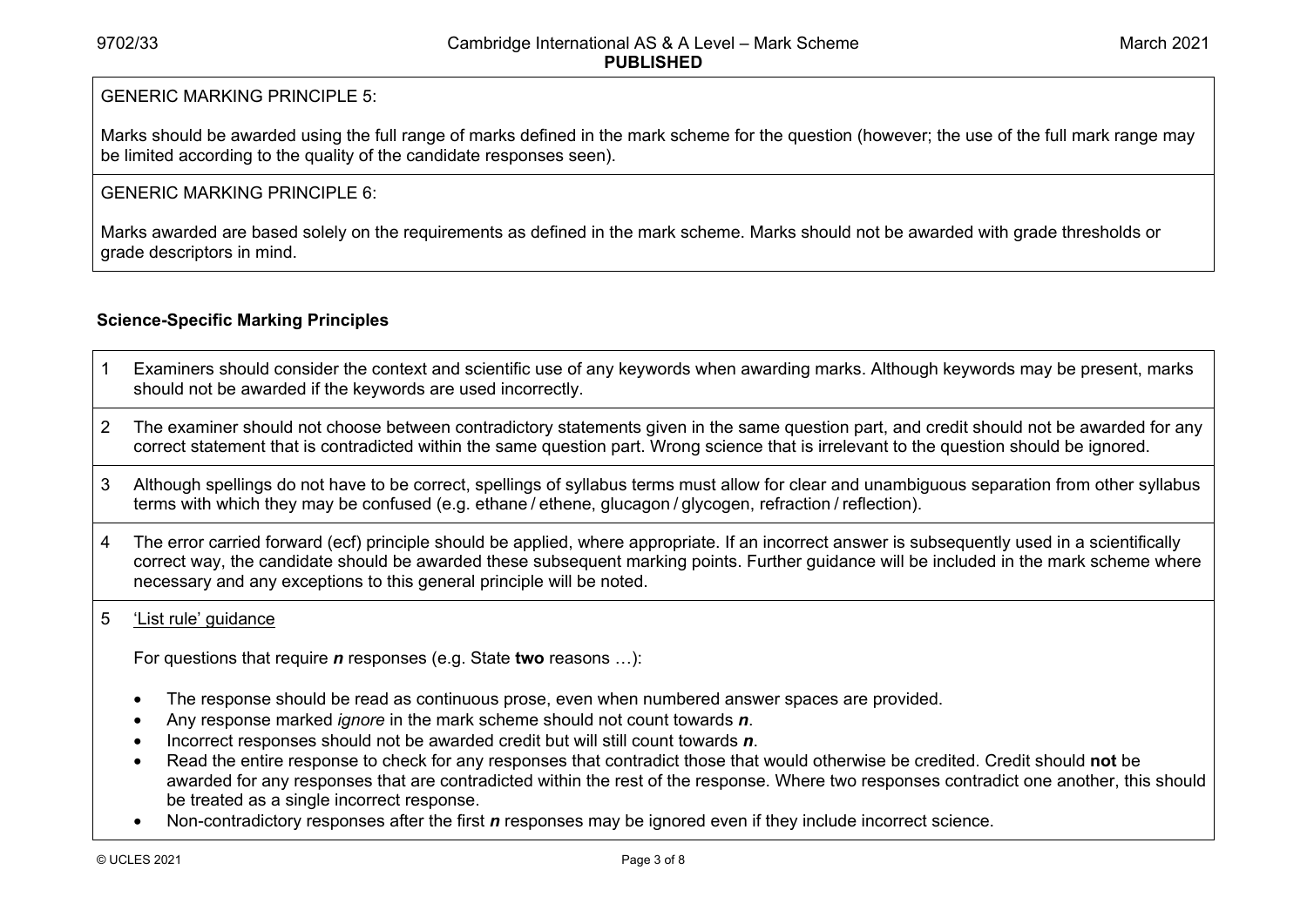#### 6 Calculation specific guidance

Correct answers to calculations should be given full credit even if there is no working or incorrect working, **unless** the question states 'show your working'.

For questions in which the number of significant figures required is not stated, credit should be awarded for correct answers when rounded by the examiner to the number of significant figures given in the mark scheme. This may not apply to measured values.

For answers given in standard form (e.g. *a* × 10<sup>*n*</sup>) in which the convention of restricting the value of the coefficient (*a*) to a value between 1 and 10 is not followed, credit may still be awarded if the answer can be converted to the answer given in the mark scheme.

Unless a separate mark is given for a unit, a missing or incorrect unit will normally mean that the final calculation mark is not awarded. Exceptions to this general principle will be noted in the mark scheme.

7 Guidance for chemical equations

Multiples / fractions of coefficients used in chemical equations are acceptable unless stated otherwise in the mark scheme.

State symbols given in an equation should be ignored unless asked for in the question or stated otherwise in the mark scheme.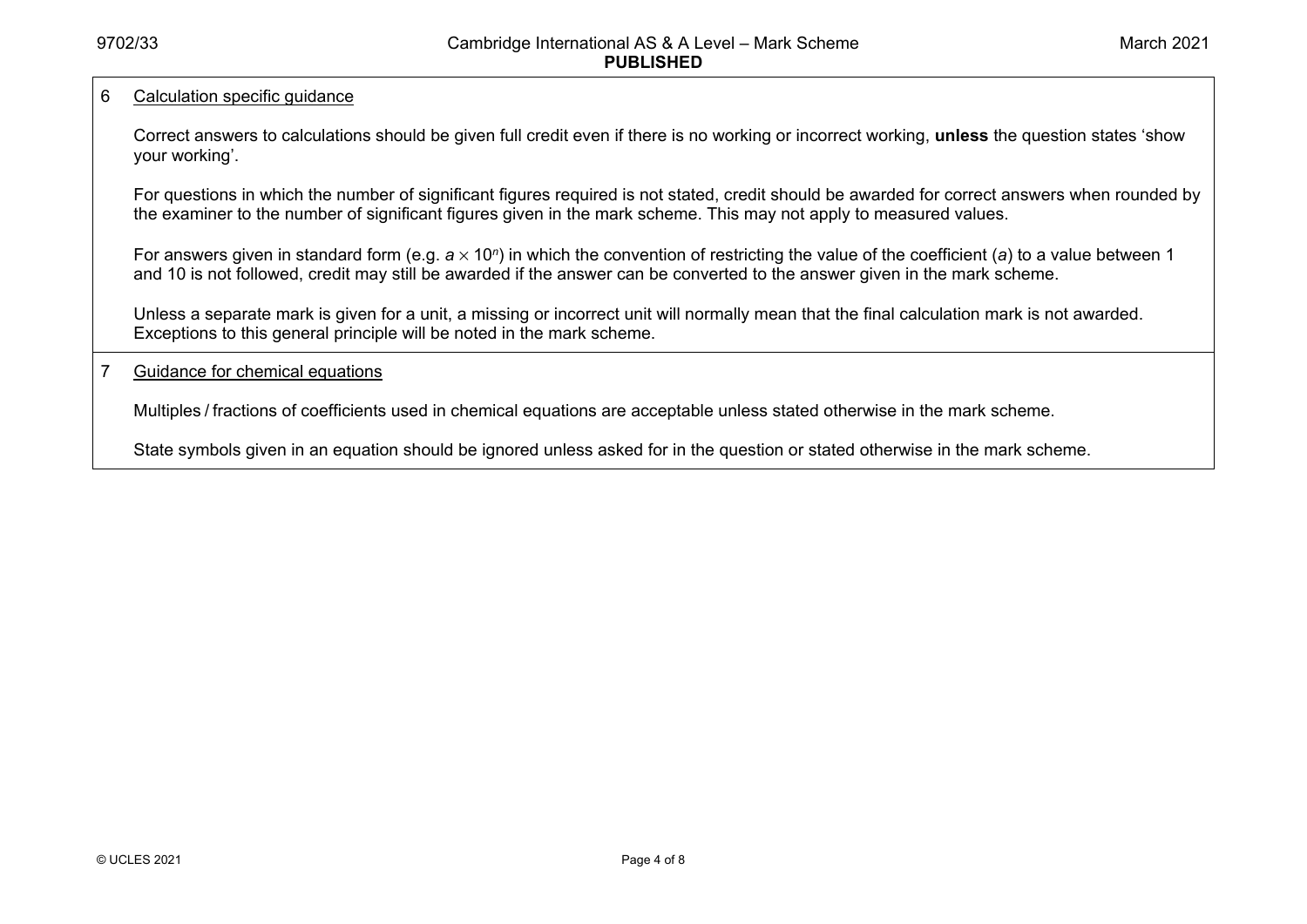| Question  | <b>Answer</b>                                                                                                                                                                                                         | <b>Marks</b> |
|-----------|-----------------------------------------------------------------------------------------------------------------------------------------------------------------------------------------------------------------------|--------------|
| 1(a)(i)   | Value of $C_0$ to the nearest mm and in range 1.5cm to 3.0 cm                                                                                                                                                         |              |
| 1(a)(ii)  | Value of $C > C_0$                                                                                                                                                                                                    | 1            |
| 1(a)(iii) | Value of x in range 14.0 to 33.0 cm                                                                                                                                                                                   | 1            |
| 1(b)      | Six sets of readings of C and x with correct trend and without help scores 4 marks, five sets scores 3 marks etc.                                                                                                     | 4            |
|           | Range:<br>$X_{\text{max}} - X_{\text{min}} \geqslant 14.0 \text{ cm}$                                                                                                                                                 |              |
|           | Column headings:<br>Each column heading must contain a quantity and a unit where appropriate.<br>The presentation of quantity and unit must conform to accepted scientific convention e.g. $1/E^4$ / cm <sup>-4</sup> |              |
|           | Consistency:<br>All values of raw x must be given to the nearest mm                                                                                                                                                   | 1            |
|           | Significant figures:<br>Values of $1/E4$ should be to the same s.f. (or one more than) the s.f. in the corresponding value of E.                                                                                      |              |
|           | Calculation:<br>Values of $1/E4$ calculated correctly                                                                                                                                                                 |              |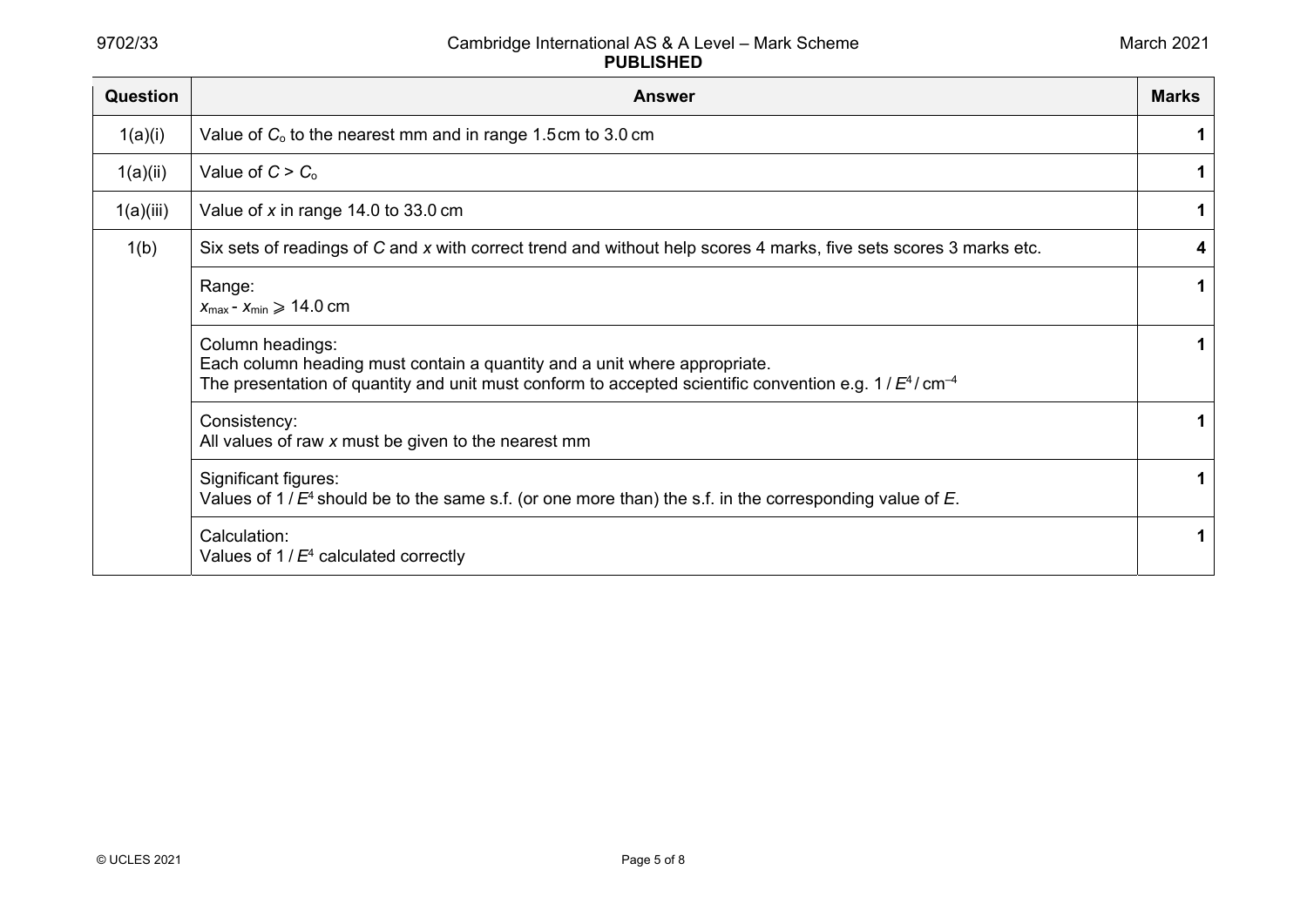| Question  | <b>Answer</b>                                                                                                                                                                                                                                                                                                                                                               | <b>Marks</b> |
|-----------|-----------------------------------------------------------------------------------------------------------------------------------------------------------------------------------------------------------------------------------------------------------------------------------------------------------------------------------------------------------------------------|--------------|
| 1(c)(i)   | Axes:<br>Sensible scales must be used, no awkward scales (e.g. 3:10)<br>Scales must be chosen so that the plotted points occupy at least half the graph grid in both x and y directions<br>Scales must be labelled with the quantity which is being plotted.<br>Scale markings should be no more than 3 large squares apart.                                                |              |
|           | Plotting of points:<br>All observations must be plotted on the grid.<br>Diameter of plotted points must be $\leq$ half a small square (no blobs).<br>Plots must be accurate to within half a small square in both $x$ and $y$ directions.                                                                                                                                   | 1            |
|           | Quality:<br>All points in the table must be plotted (at least 5) for this mark to be awarded. Scatter of plots must be no more than $\pm$<br>2.0 cm (to scale) from a straight line in the x direction.                                                                                                                                                                     | 1            |
| 1(c)(ii)  | Line of best fit:<br>Judged by balance of all points on the grid (at least 5) about the candidate's line. There must be an even distribution of<br>points either side of the line along the full length<br>One anomalous point is allowed only if clearly indicated (i.e. circled or labelled) by the candidate.<br>Lines must not be kinked or thicker than half a square. |              |
| 1(c)(iii) | Gradient:<br>The hypotenuse of the triangle used must be greater than half the length of the drawn line.<br>Method of calculation must be correct.<br>Both read-offs must be accurate to half a small square in both the x and y directions.                                                                                                                                | 1            |
|           | y-intercept:<br><b>Either</b><br>Correct read-off from a point on the line substituted into $y = mx + c$ or an equivalent expression, with read-off accurate to<br>half a small square in both $x$ and $y$ directions.                                                                                                                                                      | 1            |
|           | Or<br>Intercept read directly from the graph, with read-off at $x =$ zero accurate to half a small square in y direction.                                                                                                                                                                                                                                                   |              |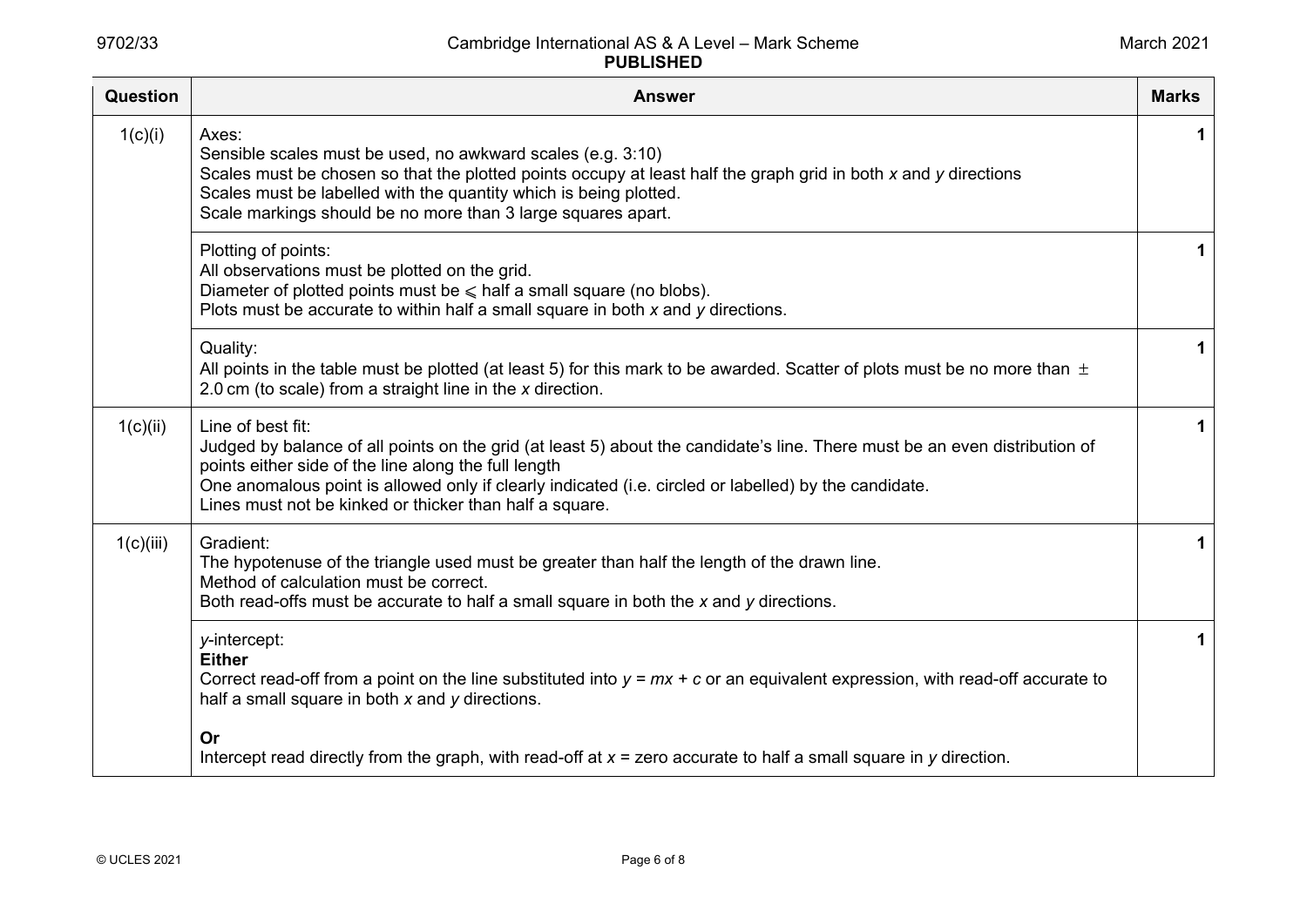| Question | <b>Answer</b>                                                                                                  | <b>Marks</b> |
|----------|----------------------------------------------------------------------------------------------------------------|--------------|
| 1(d)     | a equal to candidate's gradient, and b equal to candidate's intercept. Values are not written as fractions.    |              |
|          | Unit for a is dimensionally correct, e.g. $cm^{-5}$<br>and unit for b is dimensionally correct, e.g. $cm^{-4}$ |              |

| Question  | <b>Answer</b>                                                                                                                                                                                                                            | <b>Marks</b> |
|-----------|------------------------------------------------------------------------------------------------------------------------------------------------------------------------------------------------------------------------------------------|--------------|
| 2(a)      | Value of $L$ in range 2.5 cm to 3.5 cm and given to nearest mm or better                                                                                                                                                                 | 1            |
|           | Value of D in range 6.0 to 9.0 cm and given to nearest mm or better                                                                                                                                                                      | 1            |
| 2(b)(i)   | Value of raw d to nearest 0.001 cm and final value in range 0.040 cm to 0.090 cm                                                                                                                                                         | 1.           |
| 2(b)(ii)  | Absolute uncertainty of 0.001 cm and correct method of calculation to obtain percentage uncertainty in d.<br>If several readings have been taken, then the absolute uncertainty can be half the range, but not zero if values are equal. |              |
| 2(c)      | Value for t in s, with unit                                                                                                                                                                                                              | 1.           |
|           | Evidence of repeat readings for t                                                                                                                                                                                                        | $\mathbf 1$  |
| 2(d)      | Second values for d and t                                                                                                                                                                                                                | $\mathbf 1$  |
|           | Quality: second t shorter than first t                                                                                                                                                                                                   | 1            |
| 2(e)(i)   | Two values of k calculated correctly.                                                                                                                                                                                                    | $\mathbf 1$  |
| 2(e)(ii)  | Justification based on sig. fig. in t and d                                                                                                                                                                                              | 1            |
| 2(e)(iii) | Sensible comment relating to the calculated values of $k$ , testing against a criterion specified by the candidate.                                                                                                                      |              |
| 2(f)      | Correct calculation of S                                                                                                                                                                                                                 | 1            |